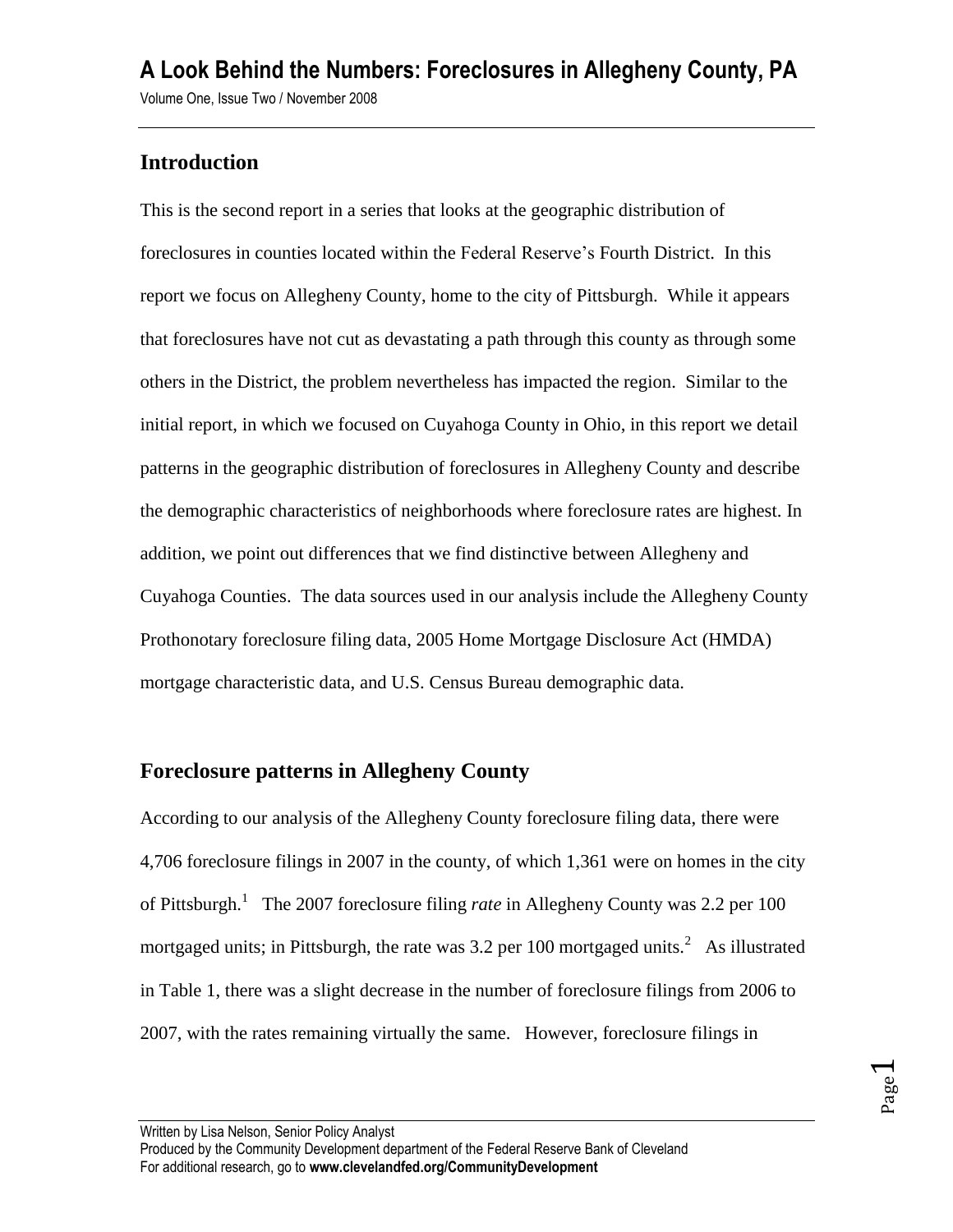Volume One, Issue Two / November 2008

Allegheny County have tripled over the past decade, growing from just over 1,700 in

1997 to more than 4,700 in 2007.

#### **Table 1: Foreclosure filings in Allegheny County**

|                         | 2006          |      | 2007          |        |
|-------------------------|---------------|------|---------------|--------|
|                         | <b>Number</b> | Rate | <b>Number</b> | Ratel  |
| Pittsburgh, city        | 1,444         | 3.4  | 1,361         | 3.3    |
| Suburbs                 | 3,491         | 2.0I | 3,345         | 1.91   |
| <b>Allegheny County</b> | 4,935         | 2.3  | 4,706         | וכי כי |

SOURCES: U.S. Census Bureau and Allegheny County Prothonotary

In 2007, the municipalities of Penn Hills and McKeesport experienced the largest numbers of foreclosure filings in Allegheny County, with 327 and 148 respectively. Within Pittsburgh, two neighborhoods had the greatest numbers of foreclosure filings: Sheraden, with 69, and Perry South, with 67.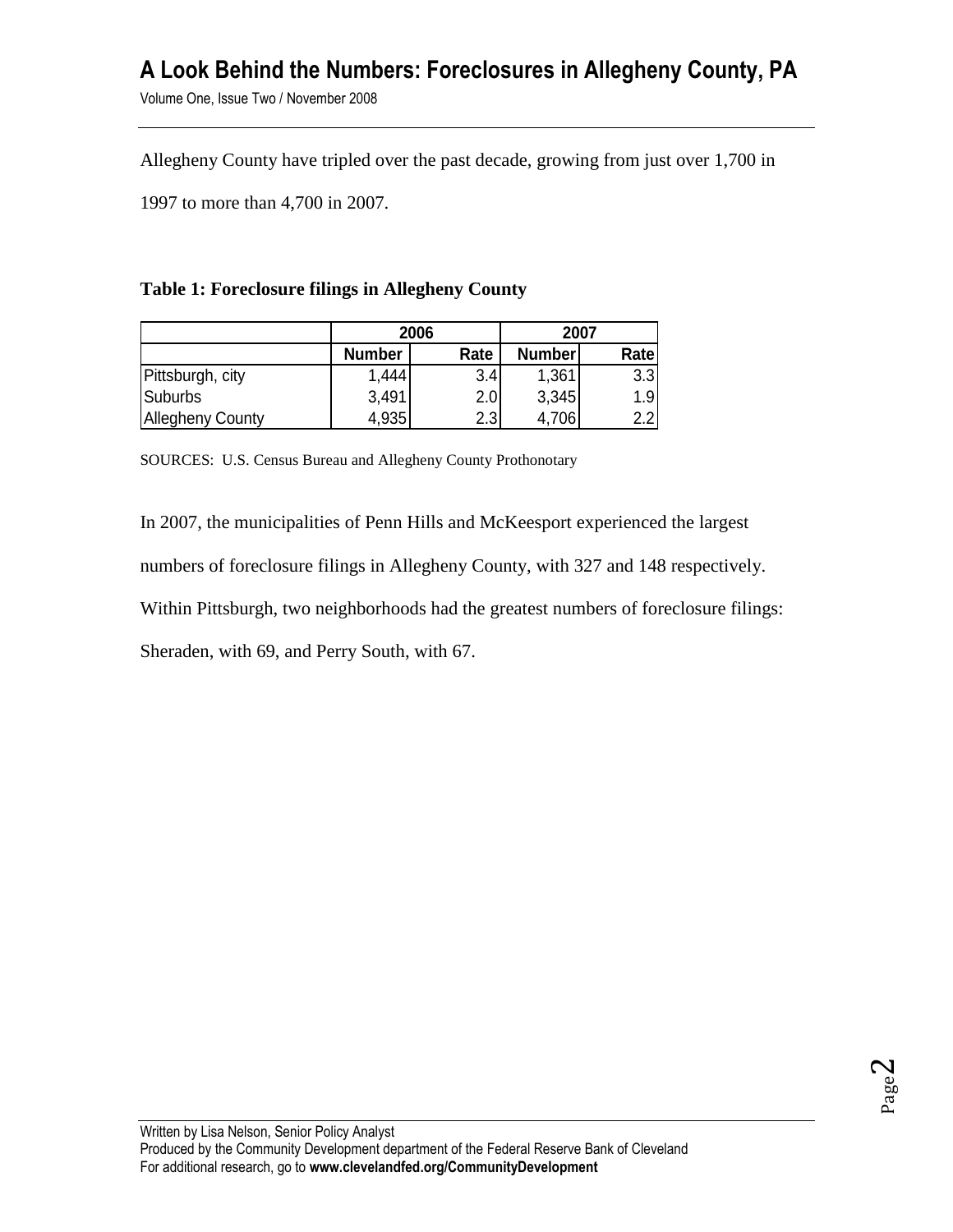Volume One, Issue Two / November 2008



2007 Foreclosure Filing Rate per 100 Mortgaged Units in Allegheny County, PA

As illustrated in Map 1, the highest *rates* of foreclosure are found in communities along the three rivers that define the local geography—the Ohio, Allegheny, and Monongahela Rivers—in both Pittsburgh and Allegheny County.<sup>3</sup> The very highest rates of foreclosure are found in four communities: Perry South, a neighborhood on Pittsburgh's north side (8.6 filings per 100 mortgaged units), the municipality of East Pittsburgh (8.1 filings per 100 mortgaged units), and the neighborhoods of Allentown (7.4 filings per 100 mortgaged units) and Knoxville (6.9 filings per 100 mortgaged units), both located just south of the Monongahela River in Pittsburgh. The map also shows high rates of foreclosure in the municipalities of Braddock, Clairton, Duquesne, McKeesport, and Turtle Creek.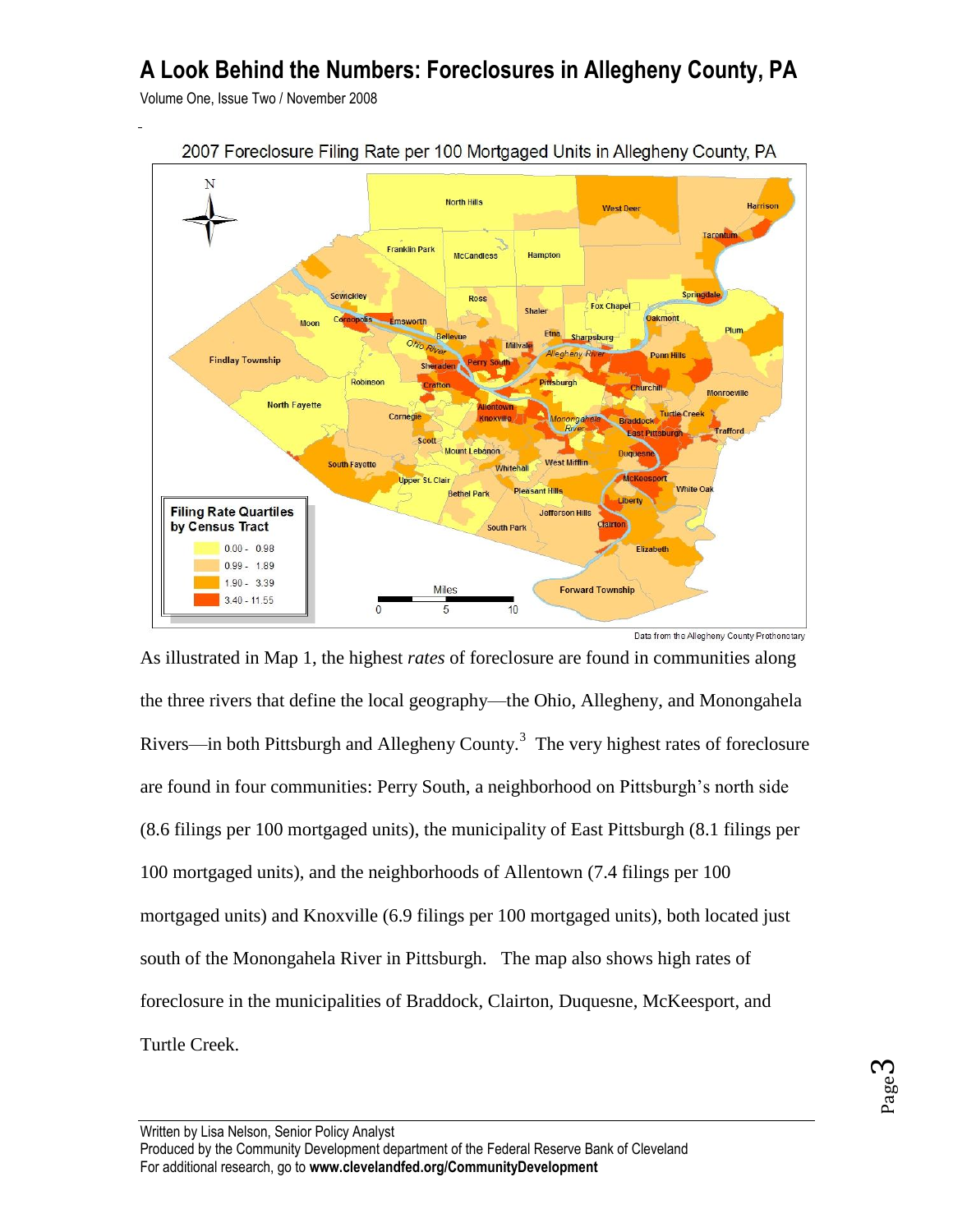In comparing the numbers of foreclosure filings in Allegheny County to those in Cuyahoga County, we do see large differences. Nearly three times as many homes were foreclosed upon in Cuyahoga County in 2007 than in Allegheny County, yet Cuyahoga County has only 13 percent more mortgaged units than Allegheny County.<sup>4</sup>

### **Tract characteristics by foreclosure filing rates**

The Allegheny County foreclosure filing data do not provide information either on the demographics of borrowers in foreclosure or on the loan characteristics of loans in foreclosure. Lacking data at that level of specificity, we chose to examine selected demographic and loan characteristics within neighborhoods that have high rates of foreclosure. To do so, we aggregated the census data and HMDA data by tract, and then matched it with foreclosure filing data aggregated by census tract. Tracts were ranked from highest to lowest based on their foreclosure filing rates and grouped into four equal parts, or quartiles (tracts with the highest foreclosure rates are in the highest quartile; tracts with the lowest foreclosure filing rates are in lowest quartile). As illustrated in Table 2, the foreclosure filing rate in the highest quartile was 4.9 filings per 100 mortgaged units, which is twice the rate of the third quartile, five times the rate of the second quartile, and approximately seven times the rate of the lowest quartile.

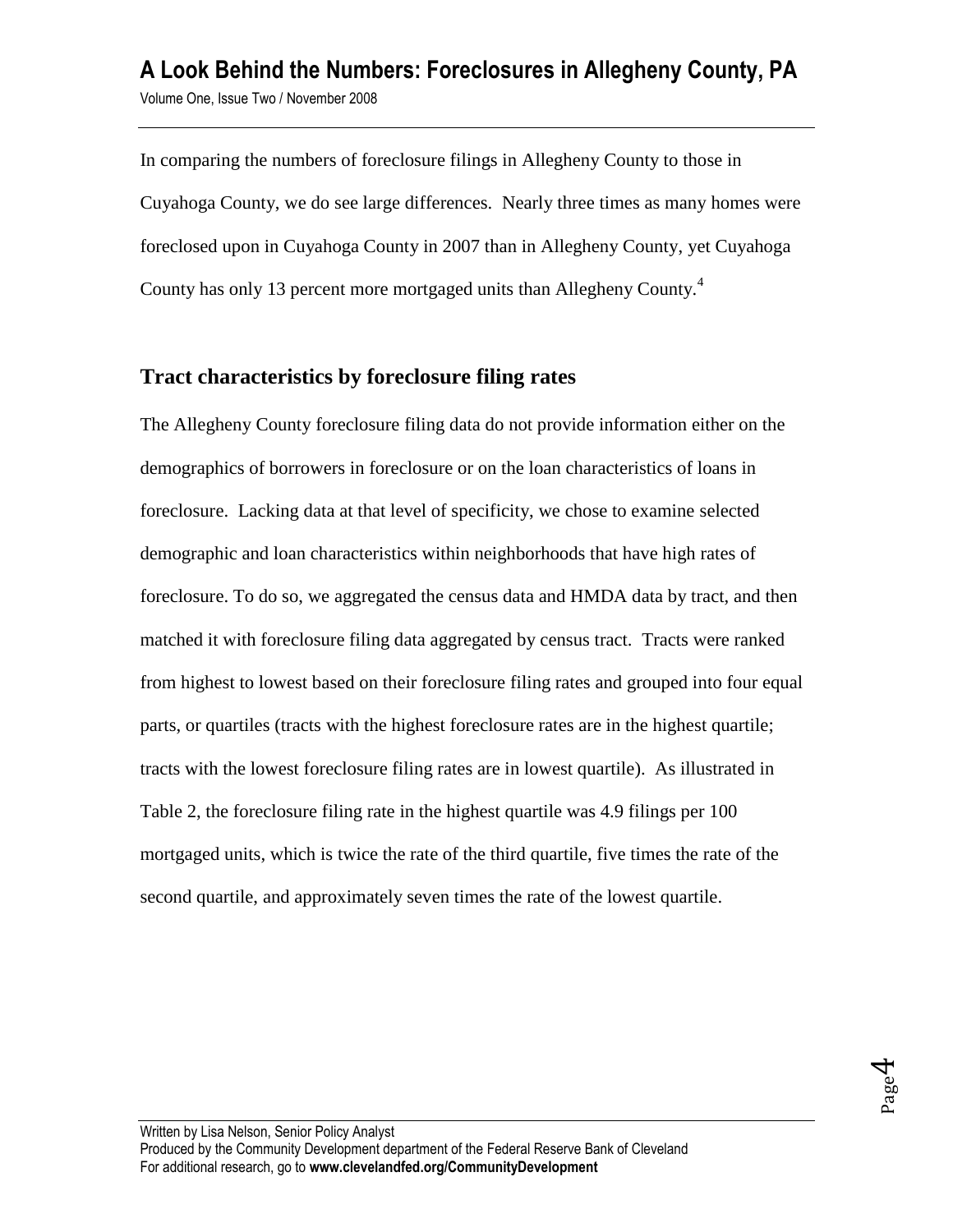Volume One, Issue Two / November 2008

|                              | <b>Quartiles</b> |              |              |                |  |
|------------------------------|------------------|--------------|--------------|----------------|--|
| <b>Tract characteristics</b> | Lowest           | Second       | <b>Third</b> | <b>Highest</b> |  |
|                              |                  |              |              |                |  |
| Number of census tracts      | 103 <sub>l</sub> | 103          | 104          | 103            |  |
| Foreclosure filings          | 499              | 1,013        | 1,261        | 1,744          |  |
| Foreclosure filing rate      | 0.7              | 1.4          | 2.5          | 4.9            |  |
| Foreclosure rate - min - max | $0 - .98$        | $.99 - 1.89$ | $1.9 - 3.39$ | 3.41-11.55     |  |
| Percent African-American     | 3.6              | 4.2          | 15.7         | 31.7           |  |
| Percent minority             | 8.8              | 7.3          | 18.5         | 35.5           |  |
| Percent high cost            | 13.6             | 20.1         | 29.1         | 41.4           |  |
| Percent subprime lenders     | 8.5              | 12.7         | 16.4         | 22.2           |  |
| Percent owner-occupied       | 73.4             | 73.5         | 64.0         | 54.1           |  |

#### **Table 2: Characteristics of Allegheny tracts by foreclosure filing rates, 2007**

SOURCES: U.S. Census Bureau, Allegheny County Prothonotary, and HMDA 2005 data

Looking at selected demographics within each foreclosure-filing-rate grouping, we found that median household income is three times higher in lowest-foreclosure-rate quartile than in the quartile with the highest foreclosure-filing rates. Almost one-third (32%) of the population in the highest-foreclosure-rate tracts is African American, compared to 16 percent in the third quartile and 4 percent in the second and lowest quartiles. Tracts with the highest foreclosure-filing rates have an owner-occupancy rate of 54 percent, compared to almost 75 percent in the tract groupings with the lowest foreclosure rates.

When examining selected loan characteristics, we found that 41 percent of the loan originations in the highest-foreclosure-rate tracts are high-cost loans, compared to 29 percent in the third quartile and about 14 percent in the lowest-foreclosure-rate quartile.<sup>5</sup>

Written by Lisa Nelson, Senior Policy Analyst Produced by the Community Development department of the Federal Reserve Bank of Cleveland For additional research, go to **www.clevelandfed.org/CommunityDevelopment**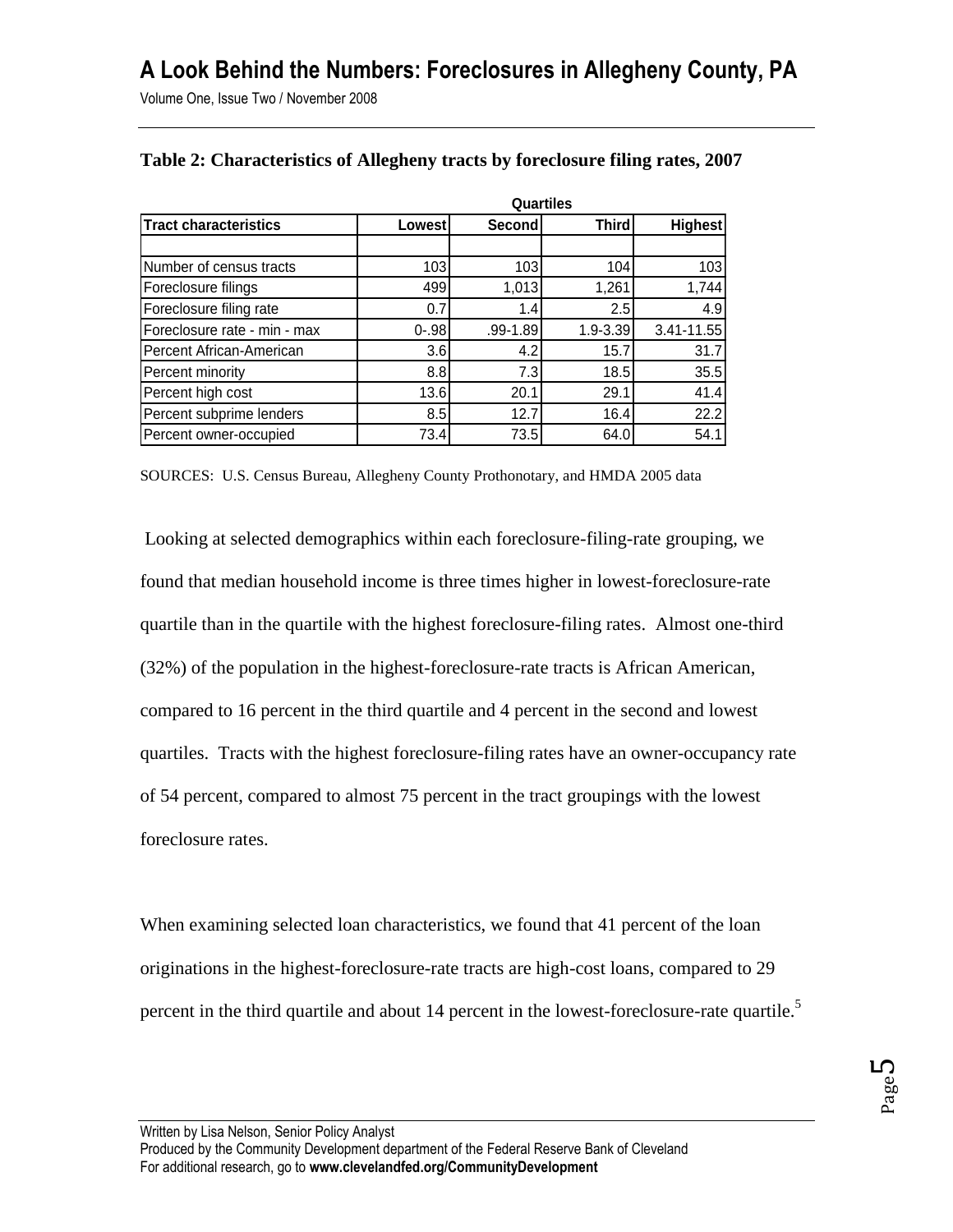Subprime lenders originated 22 percent of the loans in the highest-foreclosure-rate tracts, compared to about 9 percent in the lowest-filing-rate tracts.

Next, we correlated tract-level foreclosure filing rates in Allegheny County with selected demographic and loan characteristics. Correlations examine the statistical relationship between two variables and tell us whether the variables move in the same or different directions, as well as provide information regarding the strength of the correlation: the closer to 1 or -1 that a correlation is, the stronger the relationship between the two variables. While correlation does not tell us anything about causation, it does characterize areas with higher foreclosure-filing rates. Foreclosure-filing rates in Allegheny County—as in Cuyahoga County—are positively correlated with the following variables: the percent of high-cost loans; the percent of loans originated by subprime lenders; the percent of loans made by nondepository institutions; the percent of the population that is unemployed; the percent of the population without a high school degree; and the percent of the population that is African American. However, the *strength* of the correlations varied across these two counties, with Cuyahoga County showing a statistically stronger relationship between these neighborhood characteristics and filing rates of foreclosure. 6

Given that high rates of foreclosure filings are found in areas within and outside the city of Pittsburgh, we also examined whether the relationship between neighborhood characteristics and filing rates was comparable within and outside Pittsburgh. As

Page 6

Produced by the Community Development department of the Federal Reserve Bank of Cleveland For additional research, go to **www.clevelandfed.org/CommunityDevelopment**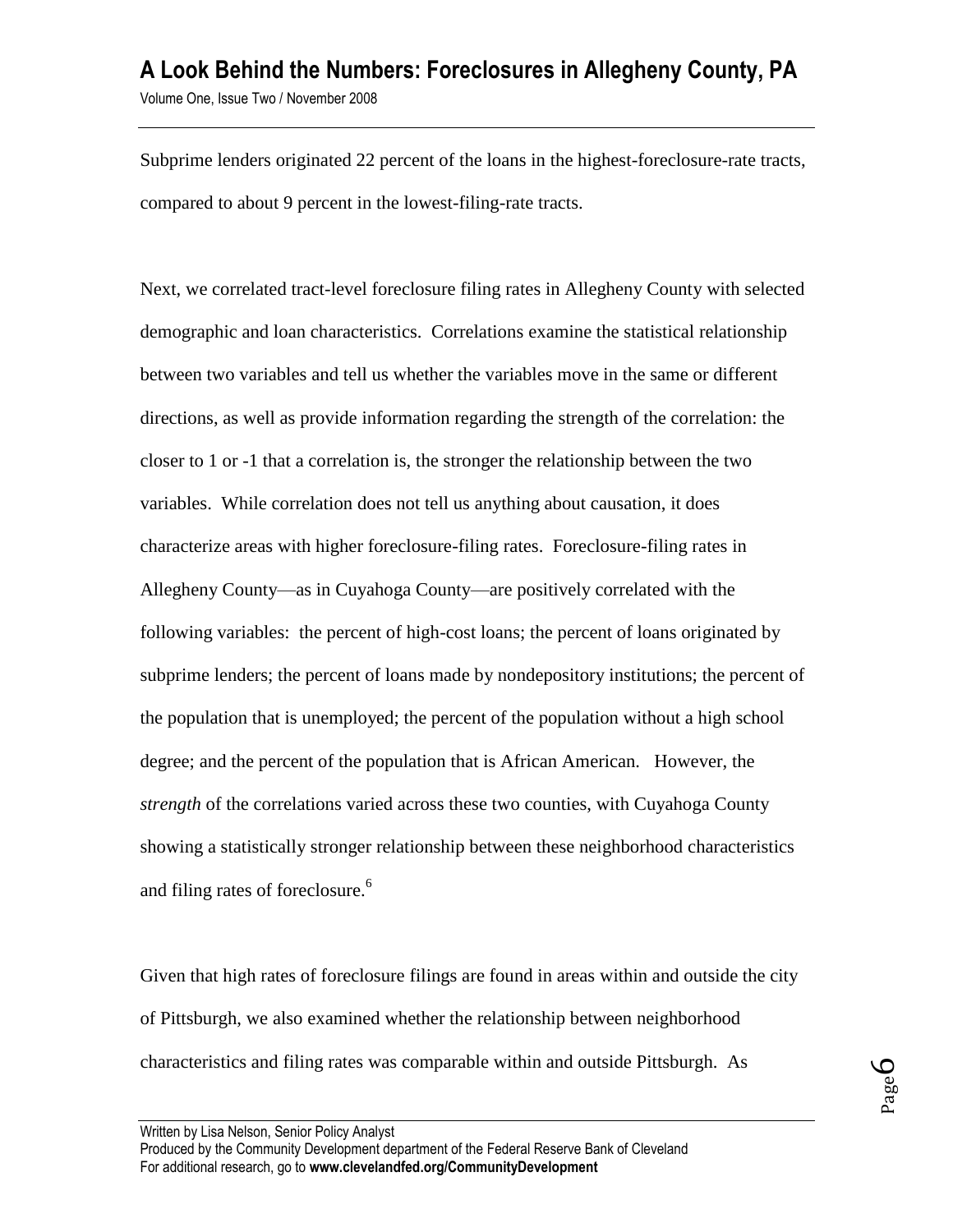## **A Look Behind the Numbers: Foreclosures in Allegheny County, PA** Volume One, Issue Two / November 2008

illustrated in Figure 1, we found that the demographics we examined were more strongly associated with foreclosure-filing rates in the suburban areas of Allegheny County than in the city of Pittsburgh, and that these differences were significant. Median household income was the variable most strongly correlated with foreclosure-filing rates in both the suburban areas and within the city of Pittsburgh.



**Figure 1: Correlations of foreclosure-filing rates with select variables** 

SOURCES: U.S. Census Bureau and Allegheny County Prothonotary

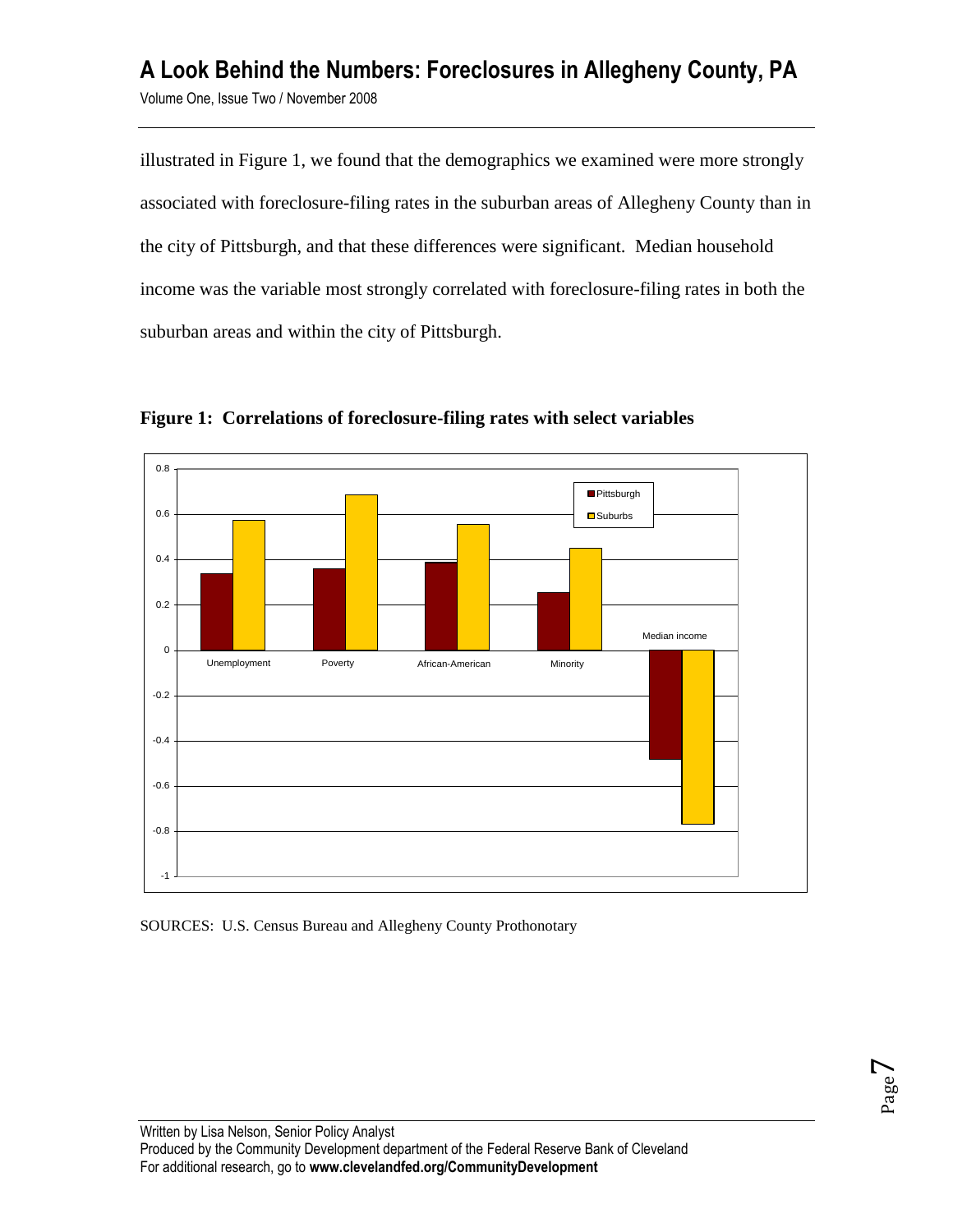Volume One, Issue Two / November 2008

## **Tract characteristics by income level**

To further explore the characteristics of the tracts most affected by foreclosure, we grouped the data into four equal parts based on median household income. Tracts with the highest median incomes are in the highest quartile, and tracts with the lowest median incomes are in the lowest quartile. As illustrated in Map 2, the tracts with the lowest incomes align fairly closely with tracts that had the highest rates of foreclosure filings, except in some of the neighborhoods located near Pittsburgh's Central Business District, where we observed lower incomes but not high foreclosure rates. This may be attributable to the area's publicly subsidized housing as well as its lower levels of residential housing overall.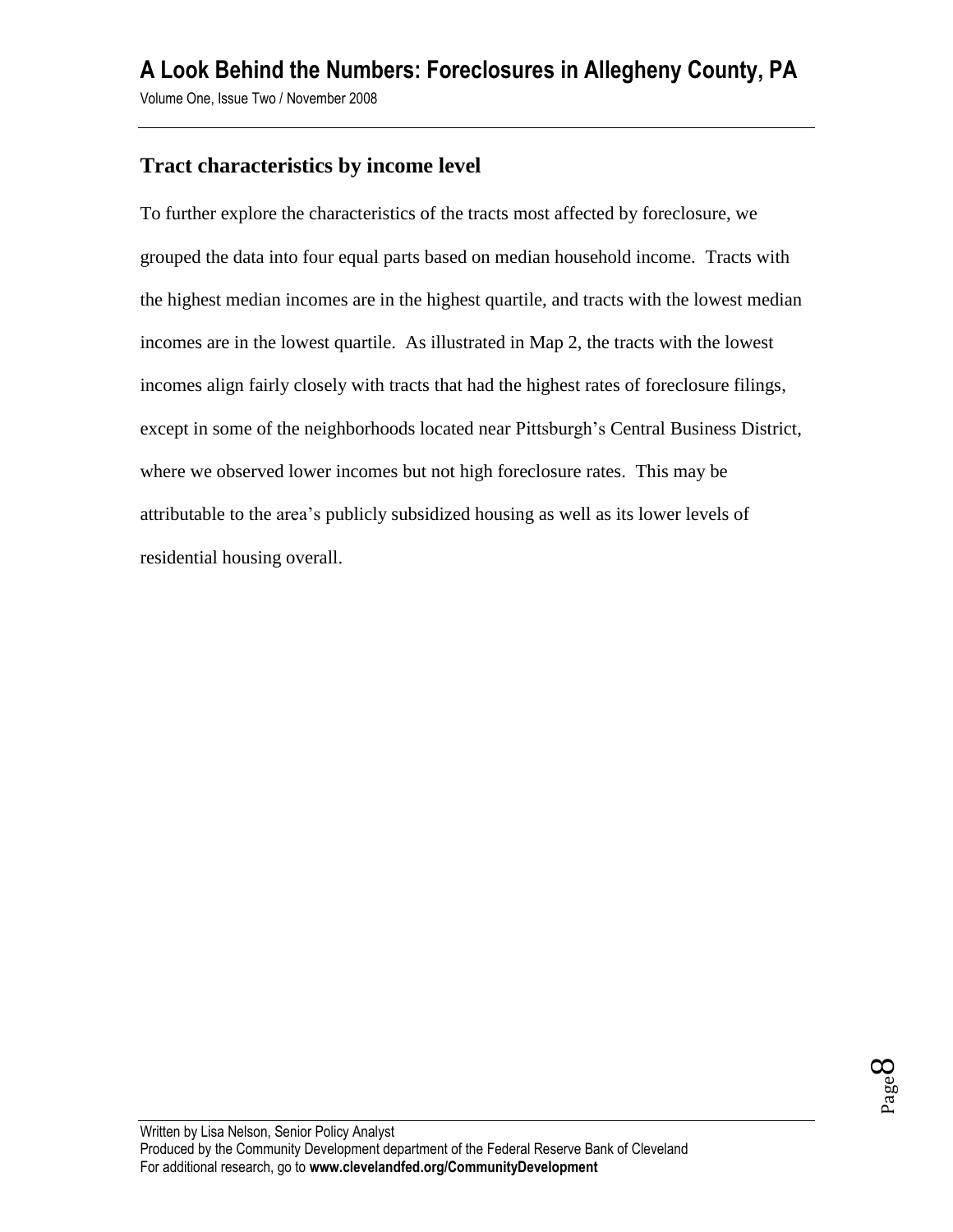Volume One, Issue Two / November 2008



1999 Median Household Income in Allegheny County, PA

As shown in Table 3, in the lowest-income quartile, the foreclosure-filing rate was 4.2 filings per 100 mortgaged units, compared to less than 1 filing per 100 mortgaged units in the highest-income quartile.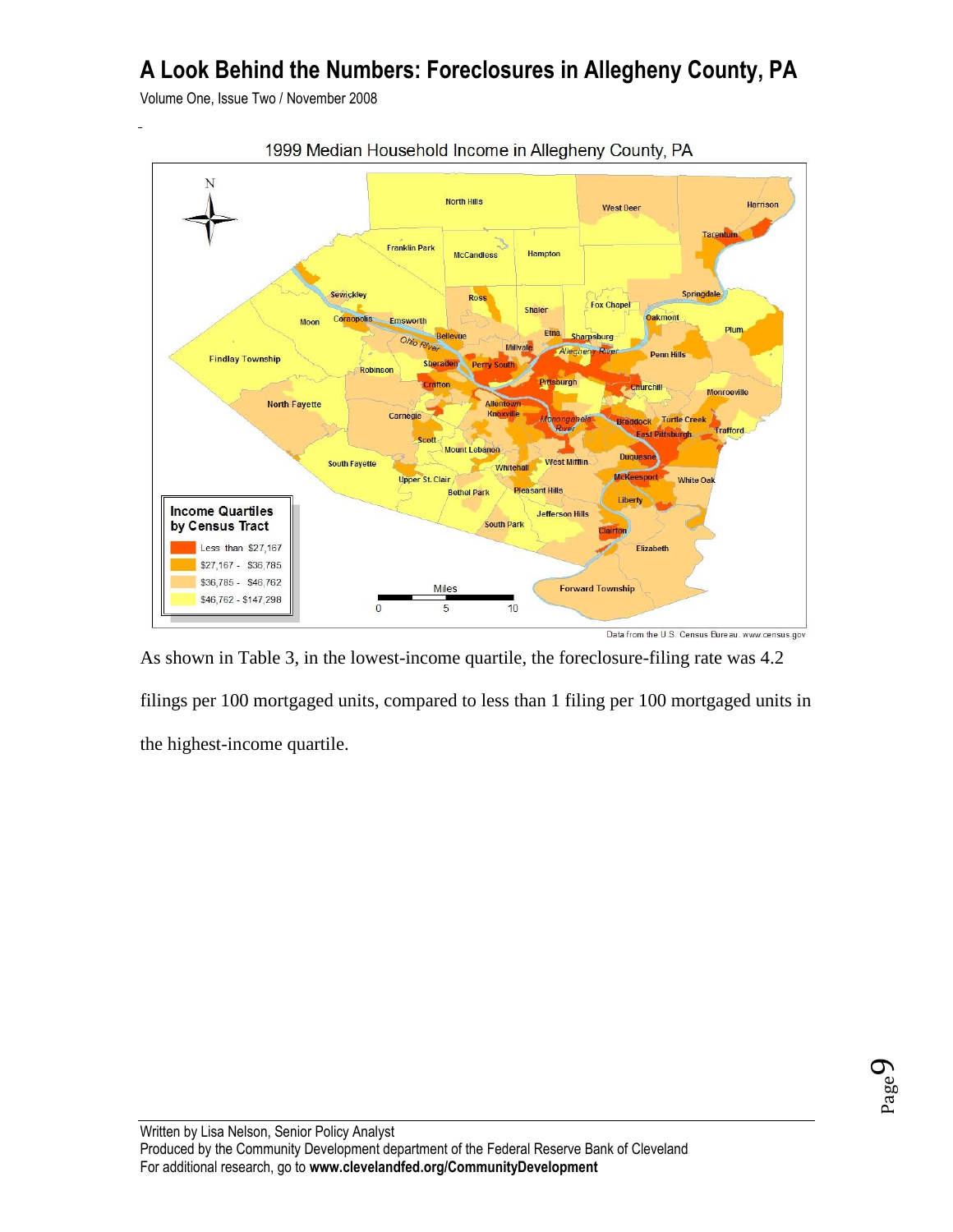Volume One, Issue Two / November 2008

|                                               | Quartiles        |                   |                   |                  |  |  |
|-----------------------------------------------|------------------|-------------------|-------------------|------------------|--|--|
| <b>Tract characteristics</b>                  | Lowestl          | Second!           | <b>Third</b>      | <b>Highest</b>   |  |  |
|                                               |                  |                   |                   |                  |  |  |
| Income (min --max)                            | \$7,042-\$27,159 | \$27,160-\$36,760 | \$36,761-\$46,737 | \$46,738 or more |  |  |
| Foreclosure filings                           | 1,063            | 1,344             | 1,264             | 846              |  |  |
| Foreclosure filing rate                       | 4.2              | 2.8               | 1.9               | 0.9              |  |  |
| Percent African-American                      | 42.3             | 10.6              | 5.7               | 2.1              |  |  |
| Percent high cost loans                       | 38.1             | 32.0              | 24.2              | 13.8             |  |  |
| Rate above prime for high cost                |                  |                   |                   |                  |  |  |
| loans                                         | 5.4              | 5.3               | 5.3               | 5.3              |  |  |
| Originations by nondepository<br>institutions | 26.8             | 28.3              | 28.3              | 26.0             |  |  |

#### **Table 3: Characteristics of Allegheny tracts by income quartile**

SOURCES: U.S. Census Bureau, Allegheny County Prothonotary, and HMDA 2005 data

African Americans make up a much larger percentage of the lowest-income quartile than the other quartiles (42 percent, versus 11 percent in the second-income quartile, 6 percent in the third, and just 2 percent in the highest-income quartile). Not surprisingly, a higher percentage of the loan originations in the lower-income tracts were high-cost when compared to the other income groupings. In the highest-income tracts , about 14 percent of the originations were high-cost, compared to 38 percent of originations in the lowincome tracts.

To examine how Allegheny County compared to the rest of the state of Pennsylvania with regard to high-cost lending as defined by HMDA, we grouped the data into the same income quartiles we used for Allegheny County. We found that the percent of high-cost lending in Allegheny County was similar to or slightly higher than the percent of highcost lending in the state for every income group we examined. In the lowest-income tracts, for example, 38 percent of the loan originations were high-cost in Allegheny

Produced by the Community Development department of the Federal Reserve Bank of Cleveland For additional research, go to **www.clevelandfed.org/CommunityDevelopment**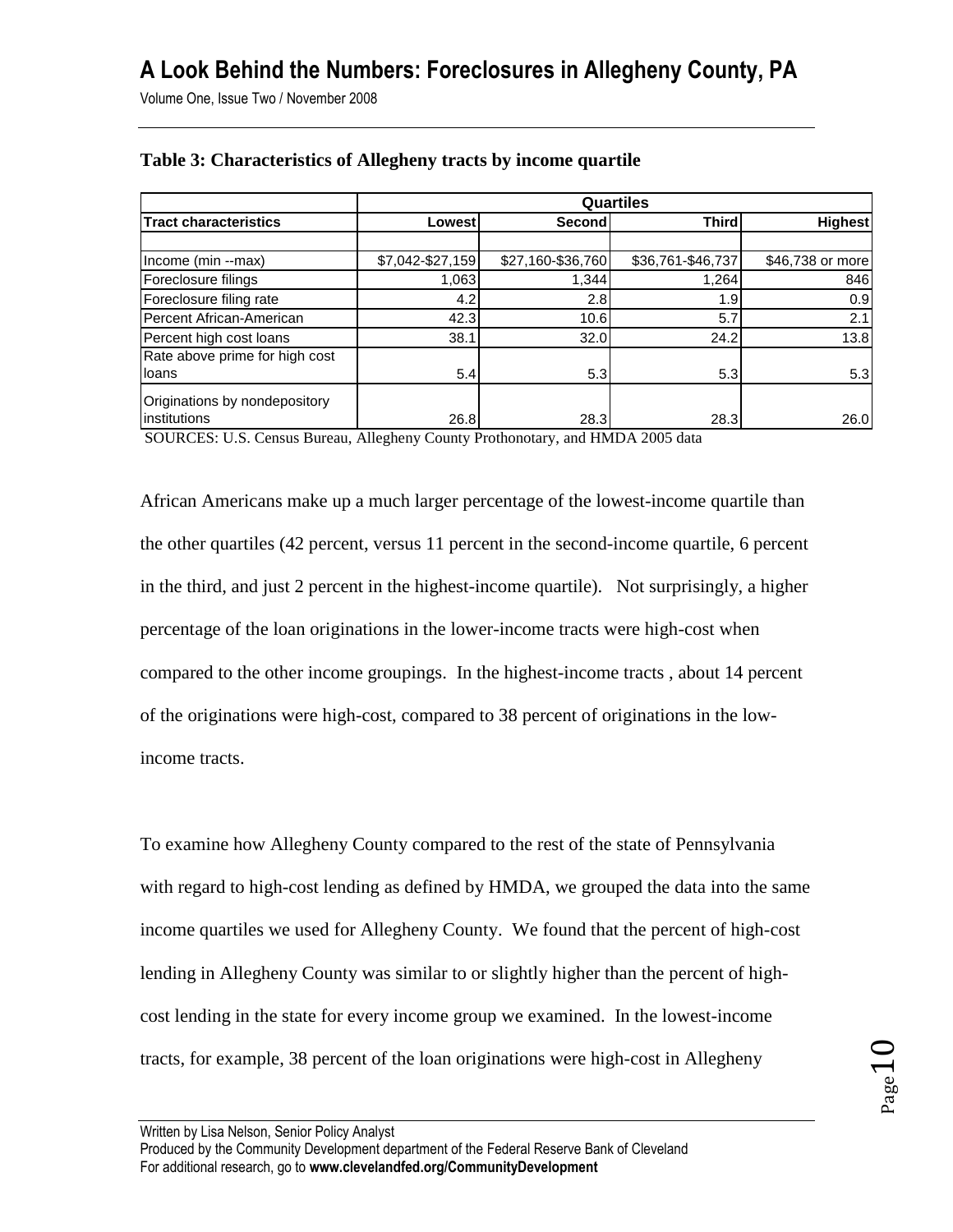County, compared to 37 percent in the lowest-income tracts of the state. The largest difference between Allegheny County and the rest of the state was in the second-income quartile, where 32 percent of the county's originations were high-cost, compared to about 28 percent in the state.

The percent of originations by nondepository institutions varied little across the income quartiles in Allegheny County. No more than 30 percent of the loans were originated by nondepositories in Allegheny County regardless of income quartile. At the state level, these percentages were even smaller; we found that no more than 26 percent of the originations were made by nondepositories, regardless of income grouping. The largest difference between Allegheny and the state was found in the second-income grouping, where 28 percent of Allegheny County originations were made by nondepositories, compared to 23 percent in the state.

This finding was quite different when examining originations by nondepository institutions across income quartiles in Cuyahoga County. In the lowest-income quartile in Cuyahoga County, a majority (56%) of originations came from nondepository institutions. Compared to Allegheny County, only the highest-income quartile in Cuyahoga County had a smaller percentage of loans originated by nondepository institutions (25% for Cuyahoga, versus 26% for Allegheny).

Table 3 also shows that lower-income borrowers were more likely to obtain a high-cost

Produced by the Community Development department of the Federal Reserve Bank of Cleveland For additional research, go to **www.clevelandfed.org/CommunityDevelopment**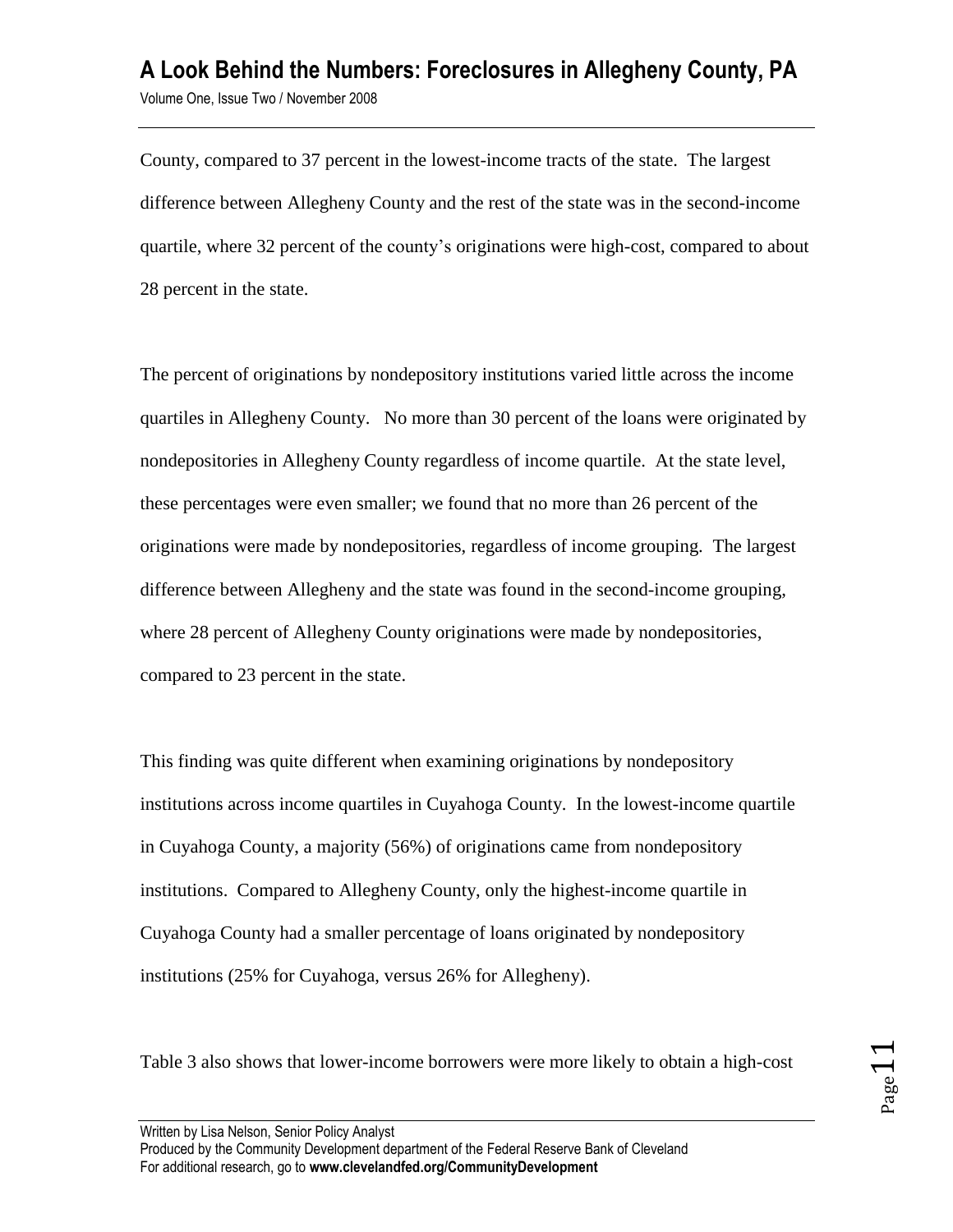loan (although high-cost loans were provided to borrowers in each income quartile). The data show that in Allegheny County, high-cost loans were distributed across many lenders regardless of income grouping. No one lender originated more than six percent of the high-cost loans, which held true across each income quartile. Conversely, in Cuyahoga County's lowest-income quartile, a single lender originated 34 percent of all high-cost loans, and in its second-income quartile, the very same lender originated 21 percent of the high-cost loans.

### **Conclusion**

Our analysis shows there are pockets of high-foreclosure-rate tracts throughout Allegheny County, both within and outside the city of Pittsburgh. Higher rates of foreclosure filings are found in Perry South located in the northwest area of Pittsburgh; in the neighborhoods of Knoxville and Allentown; and in the municipalities of Duquesne, McKeesport, and Clairton. In areas with higher rates of foreclosure filings we also found lower incomes, higher percentages of African-American residents, and lower rates of owner occupancy. Too, those areas with the lowest incomes had characteristics similar to areas with highest foreclosure-filing rates: higher percentages of African Americans and greater incidences of high-cost loans.

These findings mirror what we found in Cuyahoga County. However, we also detected some notable differences between the two counties. For one, in Allegheny County,

Written by Lisa Nelson, Senior Policy Analyst

Produced by the Community Development department of the Federal Reserve Bank of Cleveland For additional research, go to **www.clevelandfed.org/CommunityDevelopment**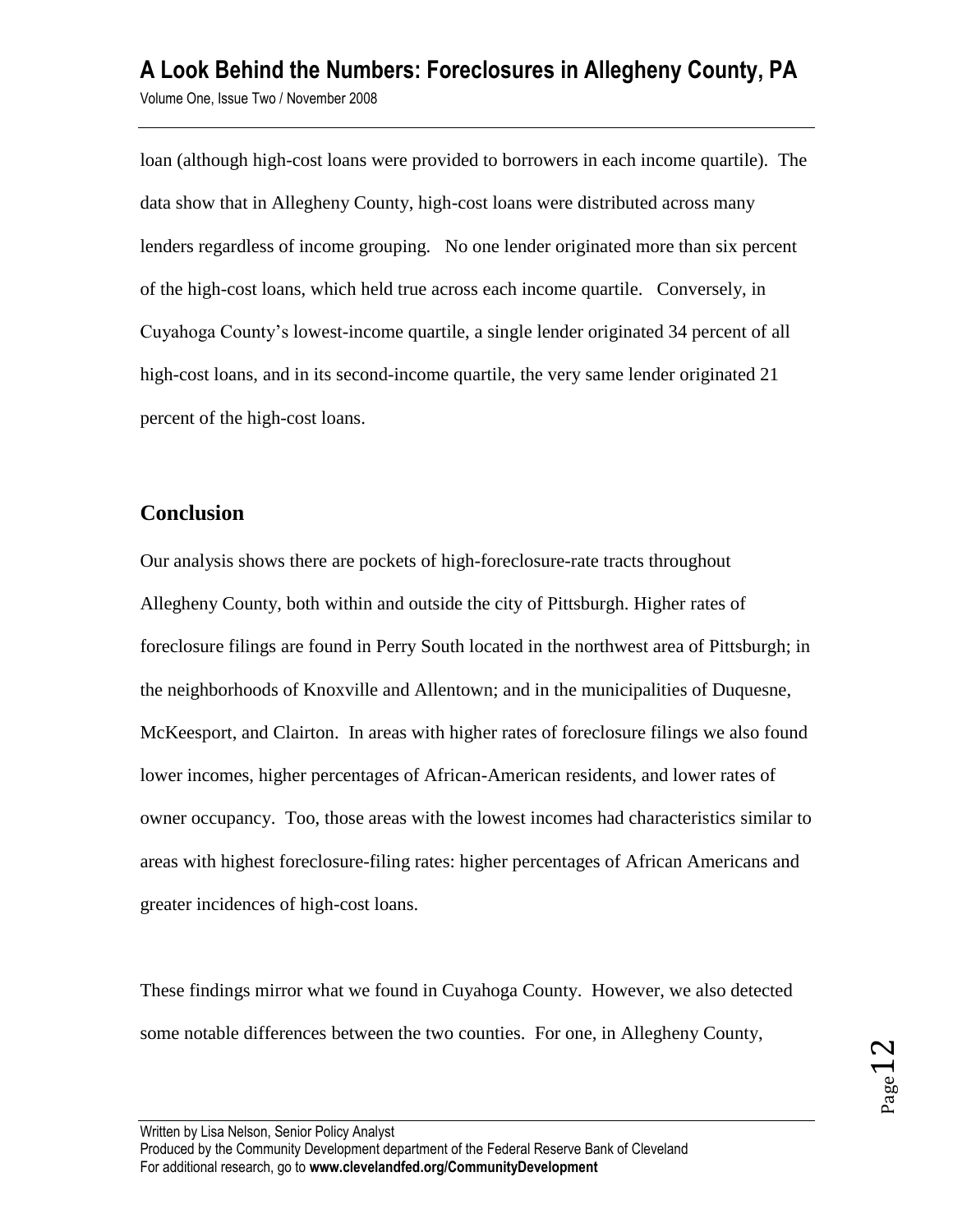depository institutions were the dominant loan originators across every income grouping, while in Cuyahoga County the percentage of originations by depository institutions differed markedly depending on the income grouping. No single high-cost loan originator had a majority share of the market in Allegheny County—or in the state of Pennsylvania—regardless of income grouping; in Cuyahoga County, on the other hand, the lower-income groups were served by a very small number of high-cost lenders.

Subsequent work on this topic might include comparable analyses for other counties in Pennsylvania, to discern similarities and differences among the geographic patterns of foreclosure and the demographic and lending characteristics of high-foreclosure-rate areas of the state. There is also more to be learned regarding the differences we observed in the penetration of nondepository institutions within Allegheny and Cuyahoga Counties. Additional research to explore this issue may help to illuminate these distinct differences.

 $\overline{a}$ 

 $1$ <sup>1</sup> The foreclosure filing counts represent an unduplicated count of parcels in each year.

<sup>&</sup>lt;sup>2</sup> Foreclosure rates represent the number of foreclosure filings in a given year divided by the number of mortgaged units in that year, for a given geography. The number of mortgaged units in 2006 and 2007 is an estimate based on Census Bureau and American Community Survey data available in 2000 and 2006. The 2006 estimated foreclosure rate for each census tract is obtained dividing the 2006 number of foreclosure filings in the tract by an *estimate* of the 2006 number of mortgaged units in that tract. The U.S. Census Bureau provides the 2000 census value for mortgaged units for the tract and for Cuyahoga County. It also provides an American Community Survey estimate of 2006 mortgaged units for the County. Given this information, we apply the County rate of increase to the 2000 census value of mortgaged units in the tract to obtain a 2006 figure of mortgaged units for the tract. To obtain an estimate of the 2007 mortgaged units, we apply the rate of increase between 2000 and 2006 of mortgaged units to the 2006 number of mortgaged units. The result of that calculation is then added to the 2006 number of mortgaged units to arrive at our estimate of 2007 mortgaged units.

<sup>&</sup>lt;sup>3</sup> Allegheny County contains 80 neighborhoods within the city of Pittsburgh plus 130 municipalities outside Pittsburgh.